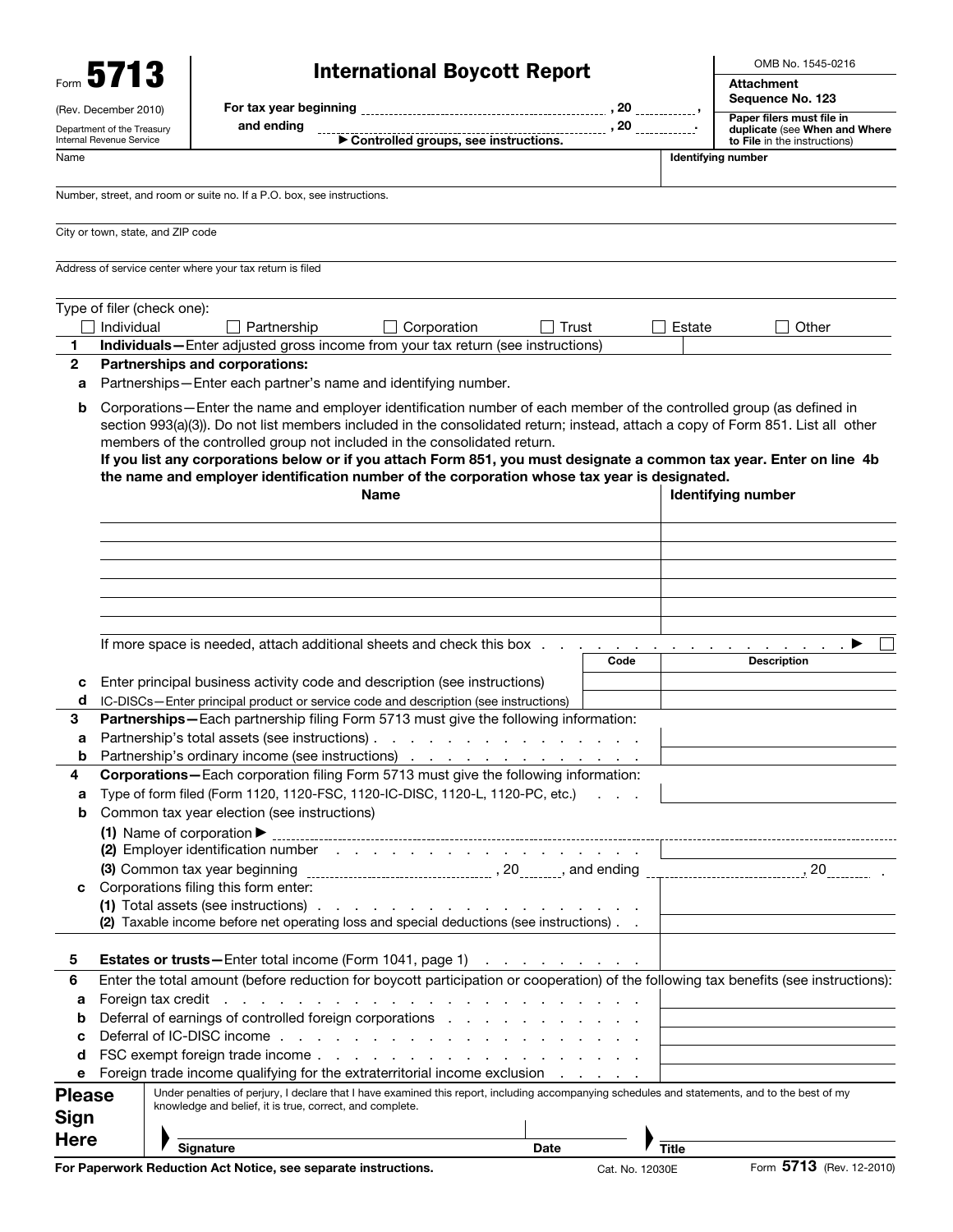|        | Form 5713 (Rev. 12-2010)                     |                                                                                                            |      |                                                                                                                                                                                                                                    |                            | Page 2 |
|--------|----------------------------------------------|------------------------------------------------------------------------------------------------------------|------|------------------------------------------------------------------------------------------------------------------------------------------------------------------------------------------------------------------------------------|----------------------------|--------|
|        |                                              |                                                                                                            |      | 7a Are you a U.S. shareholder (as defined in section 951(b)) of any foreign corporation (including a FSC that does not<br>use the administrative pricing rules) that had operations reportable under section 999(a)?               | Yes                        | No     |
| b      |                                              |                                                                                                            |      | If the answer to question 7a is "Yes," is any foreign corporation a controlled foreign corporation (as defined in                                                                                                                  |                            |        |
| c      |                                              |                                                                                                            |      |                                                                                                                                                                                                                                    |                            |        |
| d      |                                              |                                                                                                            |      |                                                                                                                                                                                                                                    |                            |        |
| е      |                                              |                                                                                                            |      | Do you control (within the meaning of section 304(c)) any corporation (other than a corporation included in this                                                                                                                   |                            |        |
|        | year that ends with or within your tax year? |                                                                                                            |      | If "Yes," did that corporation participate in or cooperate with an international boycott at any time during its tax<br>المتحدث والمتحدث والمتحدث والمتحدث والمتحدث والمتحدث والمتحدث                                               |                            |        |
| f      |                                              |                                                                                                            |      | Are you controlled (within the meaning of section 304(c)) by any person (other than a person included in this                                                                                                                      |                            |        |
|        |                                              |                                                                                                            |      | If "Yes," did that person participate in or cooperate with an international boycott at any time during its tax year                                                                                                                |                            |        |
|        |                                              |                                                                                                            |      |                                                                                                                                                                                                                                    |                            |        |
| g      |                                              |                                                                                                            |      | Are you treated under section 671 as the owner of a trust that has reportable operations under section 999(a)?<br>Are you a partner in a partnership that has reportable operations under section 999(a)?                          |                            |        |
| h      |                                              |                                                                                                            |      | Are you a foreign sales corporation (FSC) (as defined in section 922(a), as in effect before its repeal)?                                                                                                                          |                            |        |
|        | gross income?                                | Are you excluding extraterritorial income (defined in section 114(e), as in effect before its repeal) from |      | and the contract of the contract of the contract of the contract of the contract of the contract of                                                                                                                                |                            |        |
| Part I |                                              | Operations in or Related to a Boycotting Country (see instructions)                                        |      |                                                                                                                                                                                                                                    |                            |        |
| 8      |                                              |                                                                                                            |      | Boycott of Israel-Did you have any operations in or related to any country (or with the government, a company,                                                                                                                     | Yes                        | No     |
|        |                                              |                                                                                                            |      | or a national of that country) associated in carrying out the boycott of Israel which is on the list maintained by the                                                                                                             |                            |        |
|        |                                              |                                                                                                            |      | Secretary of the Treasury under section 999(a)(3)? (See Boycotting Countries in the instructions.) .<br>If "Yes," complete the following table. If more space is needed, attach additional sheets using the exact format and check |                            |        |
|        | this box                                     |                                                                                                            |      | المتابعة والمتابعة والمتابعة والمتابعة والمتابعة والمتابعة والمتابعة والمتابعة والمتابعة والمتابعة والمتابعة والمتابعة                                                                                                             |                            |        |
|        | Name of country                              |                                                                                                            |      | <b>Principal business activity</b>                                                                                                                                                                                                 | <b>IC-DISCs</b>            |        |
|        |                                              | Identifying number of<br>person having operations                                                          | Code | <b>Description</b>                                                                                                                                                                                                                 | only-Enter<br>product code |        |
|        | (1)                                          | (2)                                                                                                        | (3)  | (4)                                                                                                                                                                                                                                |                            | (5)    |
| a      |                                              |                                                                                                            |      |                                                                                                                                                                                                                                    |                            |        |
| b      |                                              |                                                                                                            |      |                                                                                                                                                                                                                                    |                            |        |
| c      |                                              |                                                                                                            |      |                                                                                                                                                                                                                                    |                            |        |
| d      |                                              |                                                                                                            |      |                                                                                                                                                                                                                                    |                            |        |
| е      |                                              |                                                                                                            |      |                                                                                                                                                                                                                                    |                            |        |
| f      |                                              |                                                                                                            |      |                                                                                                                                                                                                                                    |                            |        |
| g      |                                              |                                                                                                            |      |                                                                                                                                                                                                                                    |                            |        |
| h      |                                              |                                                                                                            |      |                                                                                                                                                                                                                                    |                            |        |
|        |                                              |                                                                                                            |      |                                                                                                                                                                                                                                    |                            |        |
|        |                                              |                                                                                                            |      |                                                                                                                                                                                                                                    |                            |        |
|        |                                              |                                                                                                            |      |                                                                                                                                                                                                                                    |                            |        |
| k      |                                              |                                                                                                            |      |                                                                                                                                                                                                                                    |                            |        |
|        |                                              |                                                                                                            |      |                                                                                                                                                                                                                                    |                            |        |
| m      |                                              |                                                                                                            |      |                                                                                                                                                                                                                                    |                            |        |
| n      |                                              |                                                                                                            |      |                                                                                                                                                                                                                                    |                            |        |
|        |                                              |                                                                                                            |      |                                                                                                                                                                                                                                    |                            |        |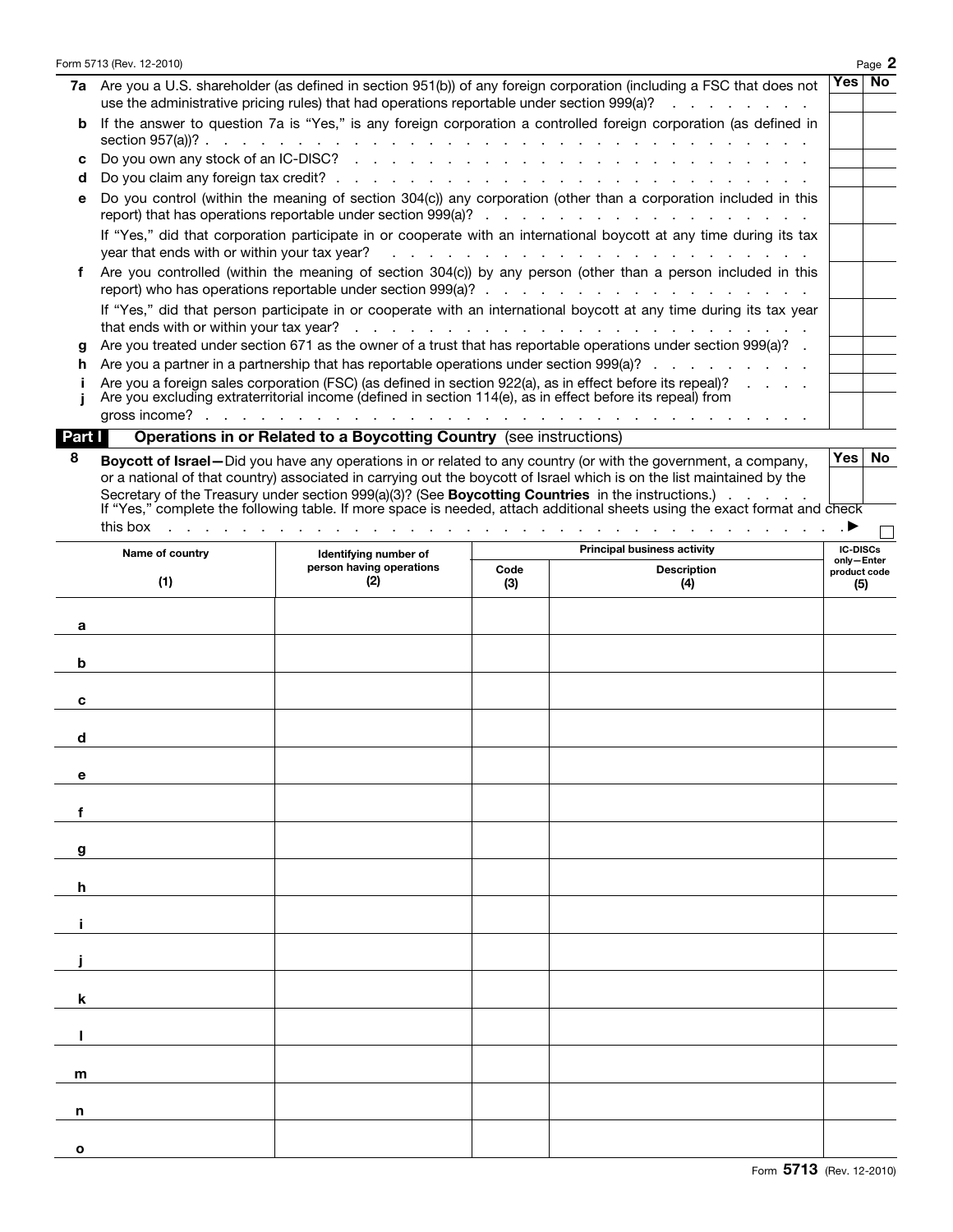## Yes No 9 Nonlisted countries boycotting Israel - Did you have operations in any nonlisted country which you know or have reason to know requires participation in or cooperation with an international boycott directed against Israel? If "Yes," complete the following table. If more space is needed, attach additional sheets using the exact format and check

| Name of country |                             | Identifying number of           |             | <b>IC-DISCs</b>                                                                                                                                                                                                                                                                                                                                                        |                                                          |
|-----------------|-----------------------------|---------------------------------|-------------|------------------------------------------------------------------------------------------------------------------------------------------------------------------------------------------------------------------------------------------------------------------------------------------------------------------------------------------------------------------------|----------------------------------------------------------|
|                 | (1)                         | person having operations<br>(2) | Code<br>(3) | <b>Description</b><br>(4)                                                                                                                                                                                                                                                                                                                                              | only-Enter<br>product code<br>(5)                        |
| a               |                             |                                 |             |                                                                                                                                                                                                                                                                                                                                                                        |                                                          |
|                 |                             |                                 |             |                                                                                                                                                                                                                                                                                                                                                                        |                                                          |
| b               |                             |                                 |             |                                                                                                                                                                                                                                                                                                                                                                        |                                                          |
| c               |                             |                                 |             |                                                                                                                                                                                                                                                                                                                                                                        |                                                          |
| d               |                             |                                 |             |                                                                                                                                                                                                                                                                                                                                                                        |                                                          |
| е               |                             |                                 |             |                                                                                                                                                                                                                                                                                                                                                                        |                                                          |
| f               |                             |                                 |             |                                                                                                                                                                                                                                                                                                                                                                        |                                                          |
| g               |                             |                                 |             |                                                                                                                                                                                                                                                                                                                                                                        |                                                          |
| h               |                             |                                 |             |                                                                                                                                                                                                                                                                                                                                                                        |                                                          |
|                 |                             |                                 |             |                                                                                                                                                                                                                                                                                                                                                                        | $Yes \mid No$                                            |
|                 |                             |                                 |             | Boycotts other than the boycott of Israel-Did you have operations in any other country which you know or have<br>reason to know requires participation in or cooperation with an international boycott other than the boycott of Israel?<br>If "Yes," complete the following table. If more space is needed, attach additional sheets using the exact format and check |                                                          |
| 10              | this box<br>Name of country | Identifying number of           |             | فالقاط القاطاط القاطاط القاطاط القاطاط القاطاط القاطاط القاطاط القاطاط القاطاط القاطاط القاطاط القاطاط القاطاط<br><b>Principal business activity</b>                                                                                                                                                                                                                   | . $\blacktriangleright$<br><b>IC-DISCs</b><br>only-Enter |
|                 | (1)                         | person having operations<br>(2) | Code<br>(3) | <b>Description</b><br>(4)                                                                                                                                                                                                                                                                                                                                              | product code<br>(5)                                      |
| а               |                             |                                 |             |                                                                                                                                                                                                                                                                                                                                                                        |                                                          |
| b               |                             |                                 |             |                                                                                                                                                                                                                                                                                                                                                                        |                                                          |
| c               |                             |                                 |             |                                                                                                                                                                                                                                                                                                                                                                        |                                                          |
| d               |                             |                                 |             |                                                                                                                                                                                                                                                                                                                                                                        |                                                          |
| е               |                             |                                 |             |                                                                                                                                                                                                                                                                                                                                                                        |                                                          |
|                 |                             |                                 |             |                                                                                                                                                                                                                                                                                                                                                                        |                                                          |
| f               |                             |                                 |             |                                                                                                                                                                                                                                                                                                                                                                        |                                                          |
| g               |                             |                                 |             |                                                                                                                                                                                                                                                                                                                                                                        |                                                          |
| h               |                             |                                 |             |                                                                                                                                                                                                                                                                                                                                                                        | Yes <br>No                                               |

12 Did you participate in or cooperate with an international boycott? . . . . . . . . . . . . . . . . . .

requests. (See instructions.)

If "Yes," attach a copy (in English) of any and all boycott clauses agreed to, and attach a general statement of the agreement. If the agreement was in a form other than a written agreement, attach a separate sheet explaining the nature and form of any and all such agreements. (See instructions.)

Note: *If the answer to either question 11 or 12 is "Yes," you must complete the rest of Form 5713. If you answered "Yes" to question 12, you must complete Schedules A and C or B and C (Form 5713).*